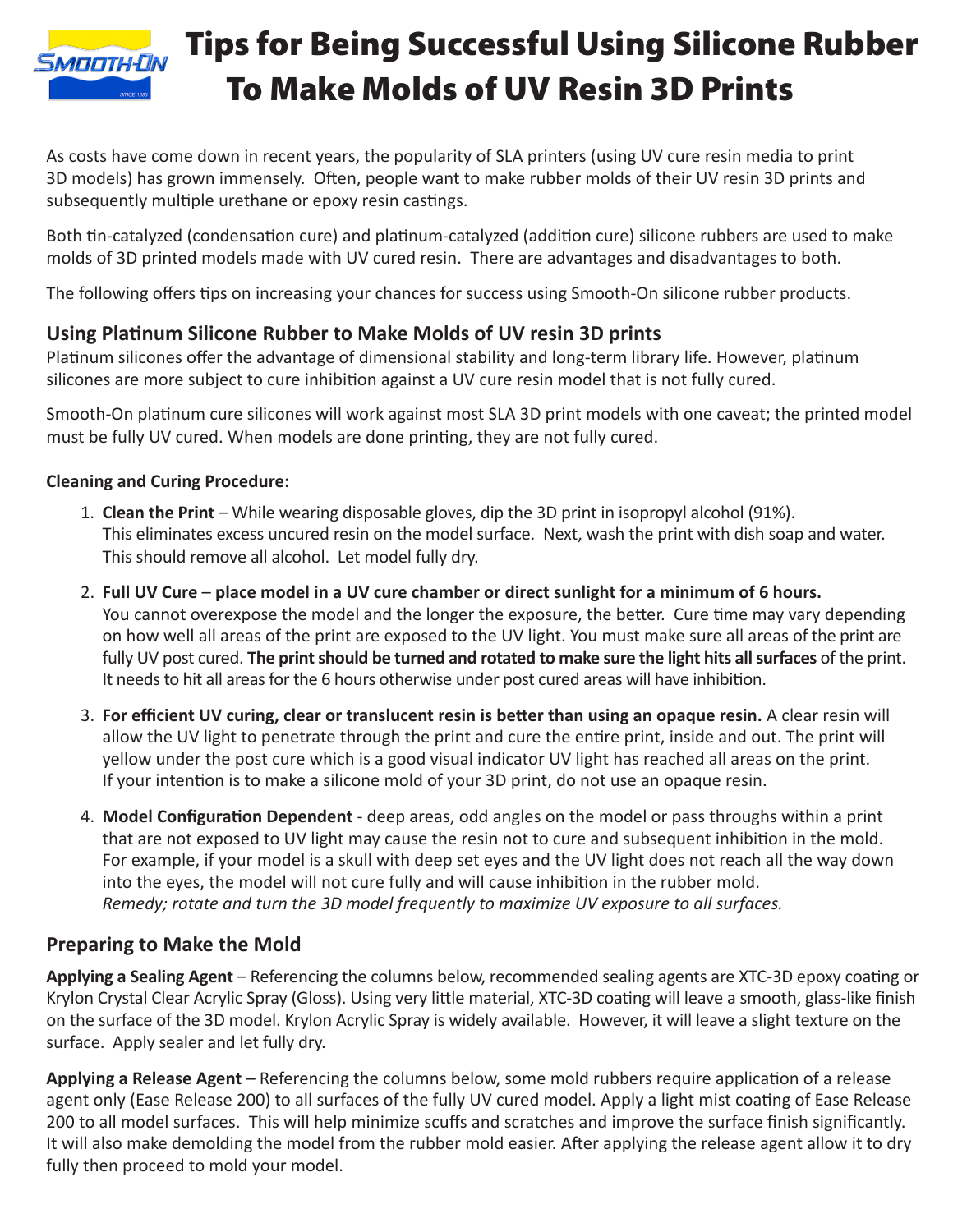| <b>MOLD RUBBER</b>          | <b>Ease Release 200</b> | <b>XTC+200</b> | <b>KRYLON +200</b>     |
|-----------------------------|-------------------------|----------------|------------------------|
| <b>Mold Star 15 Slow</b>    | <b>Not Recommended</b>  | Good           | Good                   |
| <b>Mold Star 16 Fast</b>    | <b>Not Recommended</b>  | Good           | Good                   |
| <b>Mold Star 30</b>         | Good                    | Good           | Good                   |
| <b>Mold Star 19T</b>        | <b>Not Recommended</b>  | Good           | Good                   |
| <b>Mold Star 20T</b>        | Good                    | Good           | <b>Not Recommended</b> |
| <b>Mold Star 31T</b>        | <b>Not Recommended</b>  | Good           | Good                   |
| Dragon Skin 10 VF           | <b>Not Recommended</b>  | Good           | Good                   |
| Dragon Skin 10 Fast         | <b>Not Recommended</b>  | Good           | Good                   |
| Dragon Skin 10 Med          | <b>Not Recommended</b>  | Good           | Good                   |
| Dragon Skin 10 Slow         | <b>Not Recommended</b>  | Good           | Good                   |
| Dragon Skin 10 NV           | <b>Not Recommended</b>  | Good           | Good                   |
| <b>Dragon Skin 20</b>       | <b>Not Recommended</b>  | Good           | Good                   |
| <b>Dragon Skin 30</b>       | <b>Not Recommended</b>  | Good           | Good                   |
| <b>Dragon Skin FX PRO</b>   | Good                    | Good           | Good                   |
| EcoFlex 00-10               | Good                    | Good           | Good                   |
| EcoFlex 00-20               | <b>Not Recommended</b>  | Good           | Good                   |
| EcoFlex 00-30               | <b>Not Recommended</b>  | Good           | Good                   |
| EcoFlex 00-35               | Good                    | Good           | Good                   |
| EcoFlex 00-50               | Good                    | Good           | Good                   |
|                             |                         |                |                        |
| Smooth-Sil 936              | Good                    | Good           | <b>Not Recommended</b> |
| Smooth-Sil 940              | Good                    | Good           | <b>Not Recommended</b> |
| Smooth-Sil 945              | Good                    | Good           | <b>Not Recommended</b> |
| Smooth-Sil 950              | Good                    | Good           | Good                   |
| Smooth-Sil 960              | <b>Not Recommended</b>  | Good           | Good                   |
|                             |                         |                |                        |
| <b>Rebound 25</b>           | Good                    | Good           | Good                   |
| <b>Rebound 40</b>           | Good                    | Good           | Good                   |
| <b>Sorta-Clear 12</b>       | <b>Not Recommended</b>  | Good           | Good                   |
| <b>Sorta-Clear 18</b>       | <b>Not Recommended</b>  | Good           | Good                   |
| <b>Sorta-Clear 40</b>       | Good                    | Good           | <b>Not Recommended</b> |
| <b>Body Double Standard</b> | Good                    | Good           | Good                   |
| <b>Body Double Fast</b>     | Good                    | Good           | Good                   |
| <b>Body Double Silk</b>     | Good                    | Good           | Good                   |
| <b>Skin Tite</b>            | Good                    | Good           | Good                   |
| <b>EZ-Brush Vac</b>         | Good                    | Good           | Good                   |
|                             |                         |                |                        |
| <b>Solaris</b>              | Good                    | Good           | Good                   |

**Note:** *For extraordinarily complicated models, using Smooth-On's 'Inhibit-X' is an option and can help if you experience cure inhibition in your mold. Inhibit-X is only for use with platinum cure silicone.*